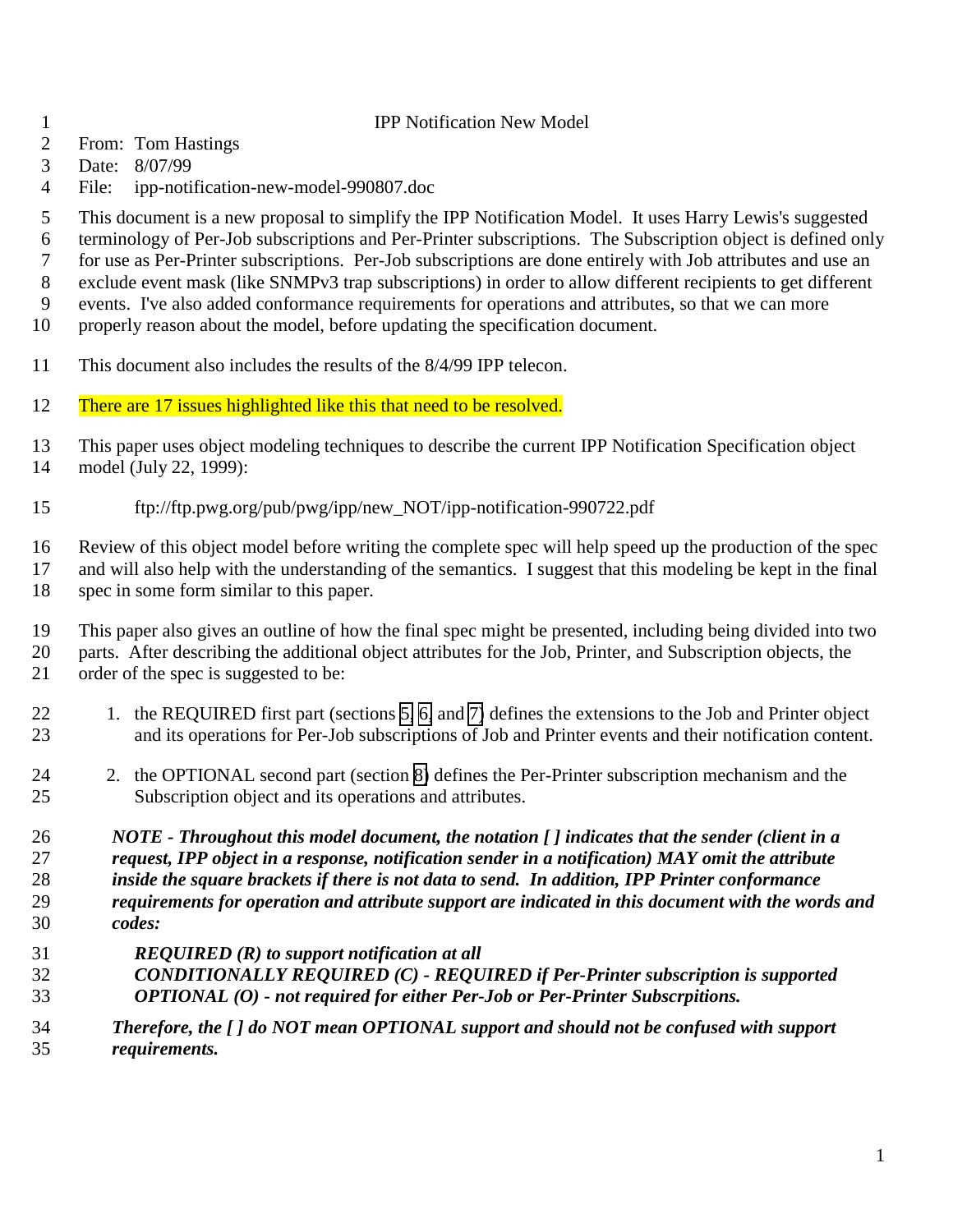| 36                               |                |                                                                                    |  |
|----------------------------------|----------------|------------------------------------------------------------------------------------|--|
| 37                               |                | <b>Table of Contents</b>                                                           |  |
| 38<br>39<br>40                   | $\mathbf{1}$   |                                                                                    |  |
| 41<br>42<br>43                   | $\overline{2}$ |                                                                                    |  |
| 44                               | 3              |                                                                                    |  |
| 45<br>46<br>47<br>48             | $\overline{4}$ | 4.1.1<br>4.1.2<br>4.1.3                                                            |  |
| 49<br>50<br>51                   | 5              |                                                                                    |  |
| 52<br>53<br>54                   | 6              |                                                                                    |  |
| 55<br>56<br>57<br>58             | 7              | 7.1 Job Creation Operations (Create-Job, Print-Job, Print-URI) and Validate-Job 13 |  |
| 59<br>60<br>61<br>62<br>63<br>64 | 8              |                                                                                    |  |
| 65<br>66                         | 9              |                                                                                    |  |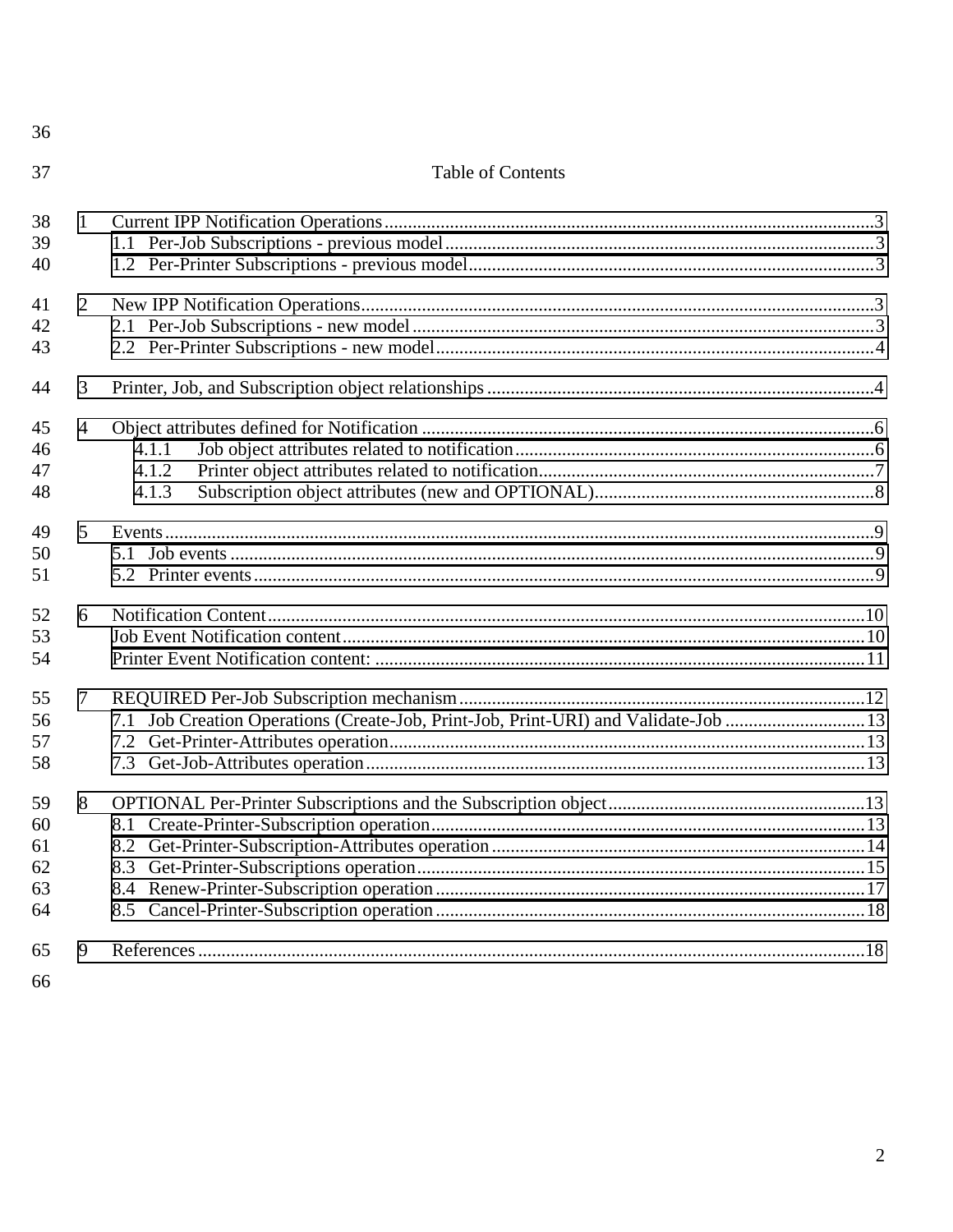<span id="page-2-0"></span>67

# 68 **1 Current IPP Notification Operations**

 The current IPP Notification specification (July 22, 1999) consists of the Job object and the Printer object. A Job object contains zero or one Per-Job Subscription which specifies Job and/or Printer events. The Job events apply only to this Job. The Printer events apply no matter which job. A Printer object contains zero or more Per-Printer Subscriptions which specify Job and/or Printer events. The Job and Printer events

- 73 apply no matter which job.
- 74 The following operations are defined for Per-Job Subscriptions and Per-Printer Subscriptions:

## 75 *1.1 Per-Job Subscriptions - previous model*

| Job object related:     | salient inputs besides printer-uri: |
|-------------------------|-------------------------------------|
| job creation operations | recipients, [events,] [user-data]   |
| Subscribe-Job           | job-id, recipients, [events]        |
| Get-Job-Attributes      | job-id, [requested-attributes]      |
| Unsubscribe-Job         | job-id, subscription-id             |

## 76 *1.2 Per-Printer Subscriptions - previous model*

| Printer object related:    | salient inputs beside printer-uri: |
|----------------------------|------------------------------------|
| Get-Printer-Attributes     | [requested-attributes]             |
| Renew-Printer-Subscription | [lease time]                       |
| Get-Printer-Subscriptions  | [my-subscriptions]                 |

# 77 **2 New IPP Notification Operations**

78 This new proposed IPP object model add the Subscription object (to the Job and Printer objects), but only 79 for the Per-Printer subscriptions.

80 The following operations are defined for Per-Job Subscriptions and Per-Printer Subscriptions:

## 81 *2.1 Per-Job Subscriptions - new model*

| Job object related:                                                           | salient inputs besides printer-uri                     |
|-------------------------------------------------------------------------------|--------------------------------------------------------|
| job creation operations<br>recipients, [events,] [user-data,] [exclude-event- |                                                        |
|                                                                               | mask]                                                  |
| Get-Job-Attributes                                                            | job-id, [requested-attributes]                         |
| Replace-Job-Subscription                                                      | job-id, [recipients,] [events,] [user-data,] [exclude- |
|                                                                               | event-mask]                                            |

82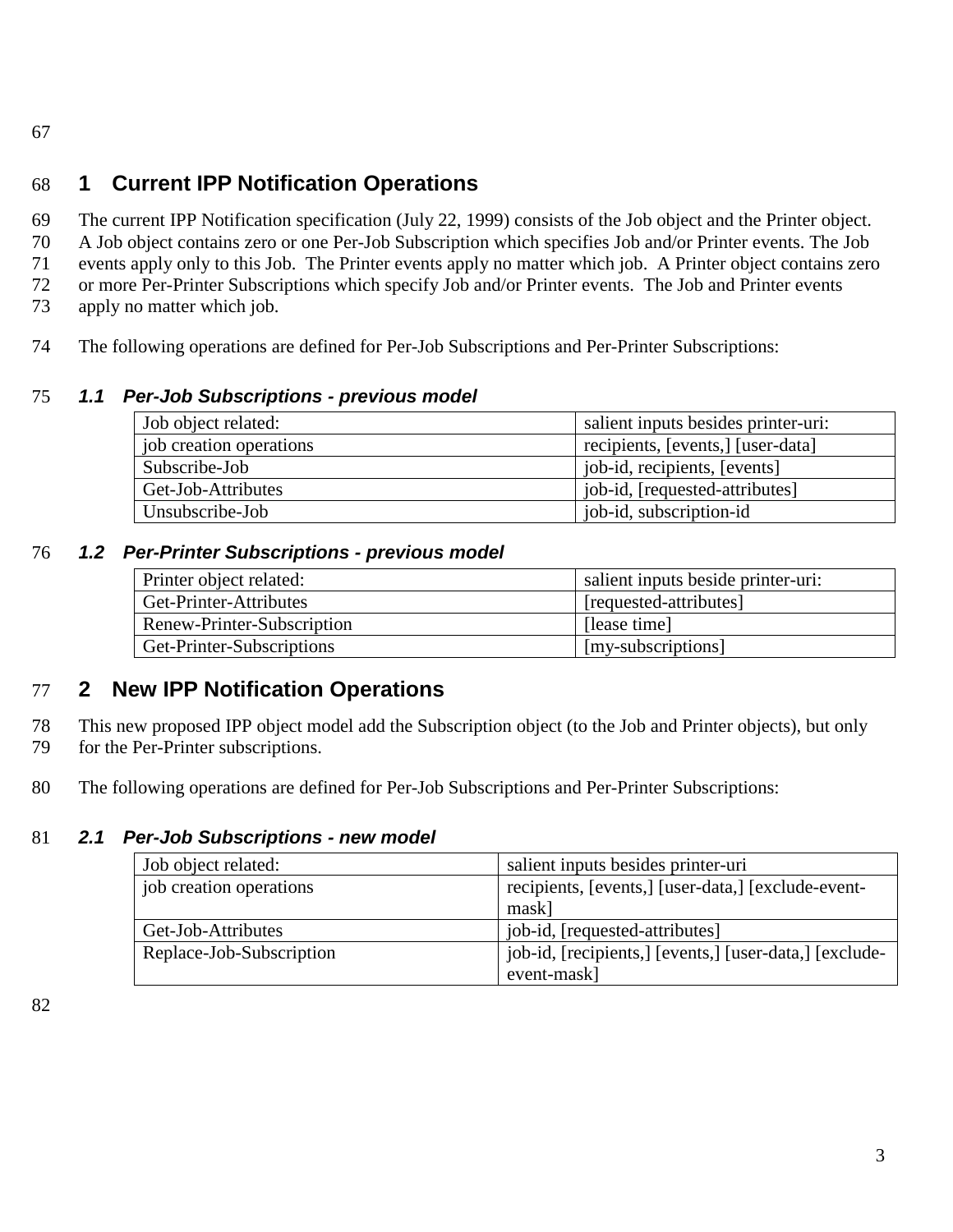| Printer object related:             | salient inputs beside printer-uri:           |
|-------------------------------------|----------------------------------------------|
| Get-Printer-Attributes              | [requested-attributes]                       |
|                                     |                                              |
| Subscription object related:        | salient inputs besides printer-uri:          |
| Create-Printer-Subscription         | recipients, [events,] [user-data,] [exclude- |
|                                     | event-mask,] [lease-time]                    |
| Get-Printer-Subscription-Attributes | subscription-id, [requested-attributes]      |
| Get-Printer-Subscriptions           | [my-printer-subscriptions,] [requested-      |
|                                     | attributes]                                  |
| Renew-Printer-Subscription          | subscription-id, [lease time]                |
| Cancel-Printer-Subscription         | subscription-id                              |

#### <span id="page-3-0"></span>83 *2.2 Per-Printer Subscriptions - new model*

84

# 85 **3 Job, Printer, and Subscription object relationships**

86 This section describes the new notification object model that adds a Subscription object which together

87 with the Job and Printer object provide the complete notification semantics. The Subscription object is

88 OPTIONAL. The Subscription object MUST be supported if Per-Printer subscriptions are supported and

89 vice-versa.

90 Per-Job subscriptions do not use the Subscription object. Instead, a Job can have one Per-Job subscription 91 which is represented entirely as Job attributes.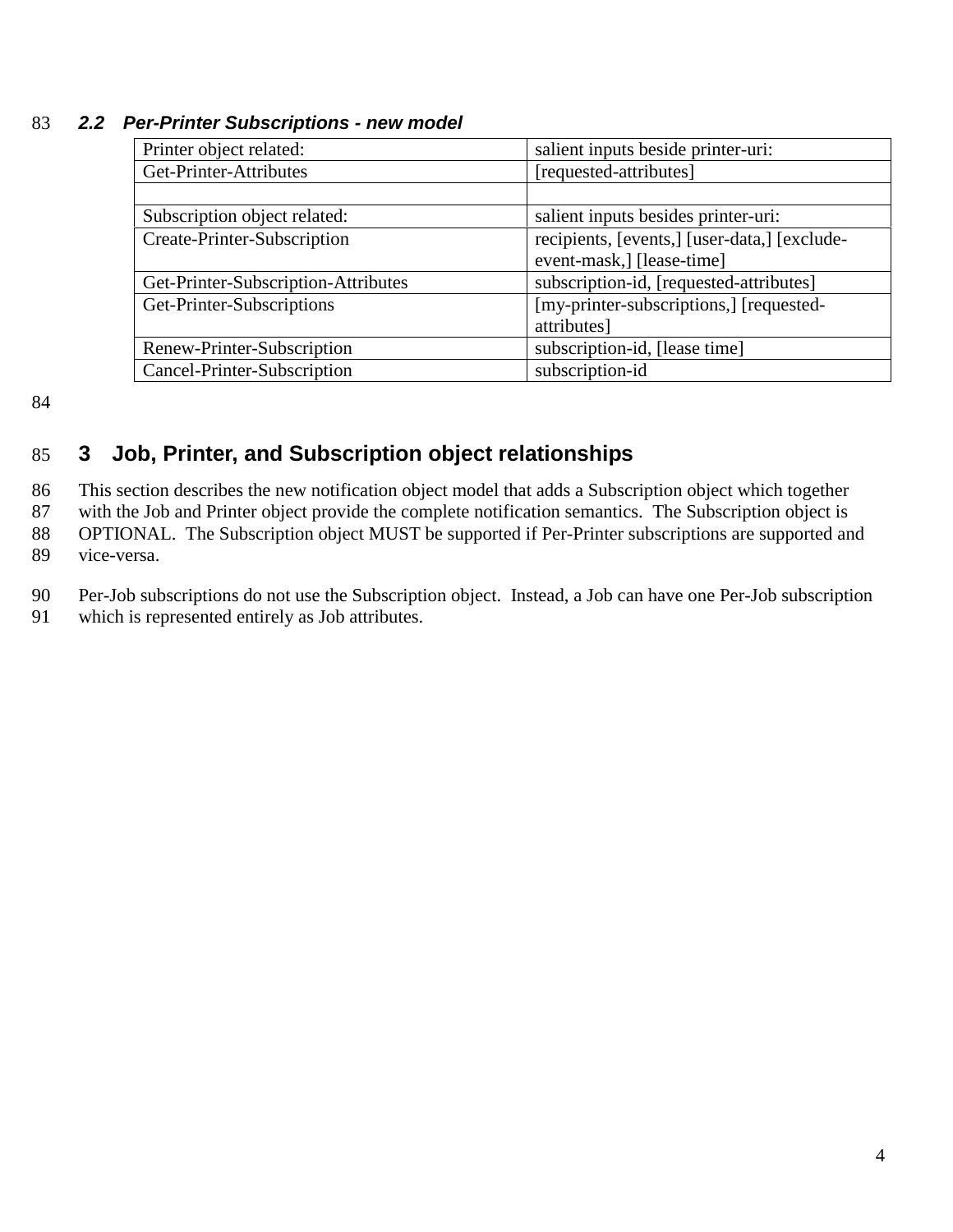| 93<br>94                        |    | Subscription objects (Per-Printer Subscriptions) Printer object                                                                                                                                                                                                                                            |
|---------------------------------|----|------------------------------------------------------------------------------------------------------------------------------------------------------------------------------------------------------------------------------------------------------------------------------------------------------------|
| 95<br>96                        |    | $+ - - - +$                                                                                                                                                                                                                                                                                                |
| 97<br>98                        |    | $+ - - - + +$<br>p1                                                                                                                                                                                                                                                                                        |
| 99<br>100                       |    | $+ - - - + +$                                                                                                                                                                                                                                                                                              |
| 101<br>102<br>103               |    | Job objects                                                                                                                                                                                                                                                                                                |
| 104<br>105<br>106<br>107<br>108 |    | j1<br>s4 is a Per-Job subscription<br>$s4$                                                                                                                                                                                                                                                                 |
| 109<br>110                      |    | ---+----++                                                                                                                                                                                                                                                                                                 |
| 111<br>112<br>113<br>114<br>115 |    | j2<br>s5 is a Per-Job subscription<br>s5<br>++---+----++                                                                                                                                                                                                                                                   |
| 116<br>117<br>118<br>119<br>120 |    | j3                                                                                                                                                                                                                                                                                                         |
| 121                             |    | s1, s2, and s3 are Per-Printer Subscription objects and can identify Printer and/or Job events.                                                                                                                                                                                                            |
| 122                             |    | s4 and s5 are Per-Job subscriptions (not objects) and can identify Printer and/or Job events.                                                                                                                                                                                                              |
| 123                             |    | The object relationships can be stated as follows:                                                                                                                                                                                                                                                         |
| 124<br>125                      |    | 1. The Printer object contains zero or more Subscription objects (p1 contains s1-s3 Subscription<br>objects).                                                                                                                                                                                              |
| 126                             |    | 2. Each Subscription object (s1, s2, and s3) is contained in one Printer object (p1).                                                                                                                                                                                                                      |
| 127                             |    | 3. Each Subscription object (s1, s2, and s3) represents one Per-Printer subscription.                                                                                                                                                                                                                      |
| 128<br>129<br>130               |    | 4. Each "per-Printer" Subscription object identifies one or more Job and/or Printer events. Such Job<br>events are for all jobs on the Printer. Such Printer events are for any Printer event, no matter which<br>job is processing.                                                                       |
| 131<br>132<br>133               | 5. | The "per-Job" subscription (not an object) identifies one or more Job and/or Printer events. Such<br>Job events are only for this job (different than "per-Printer" Subscriptions). Such Printer events are<br>for <i>any</i> Printer event, no matter which job (same as for "per-Printer" Subscriptions. |
|                                 |    |                                                                                                                                                                                                                                                                                                            |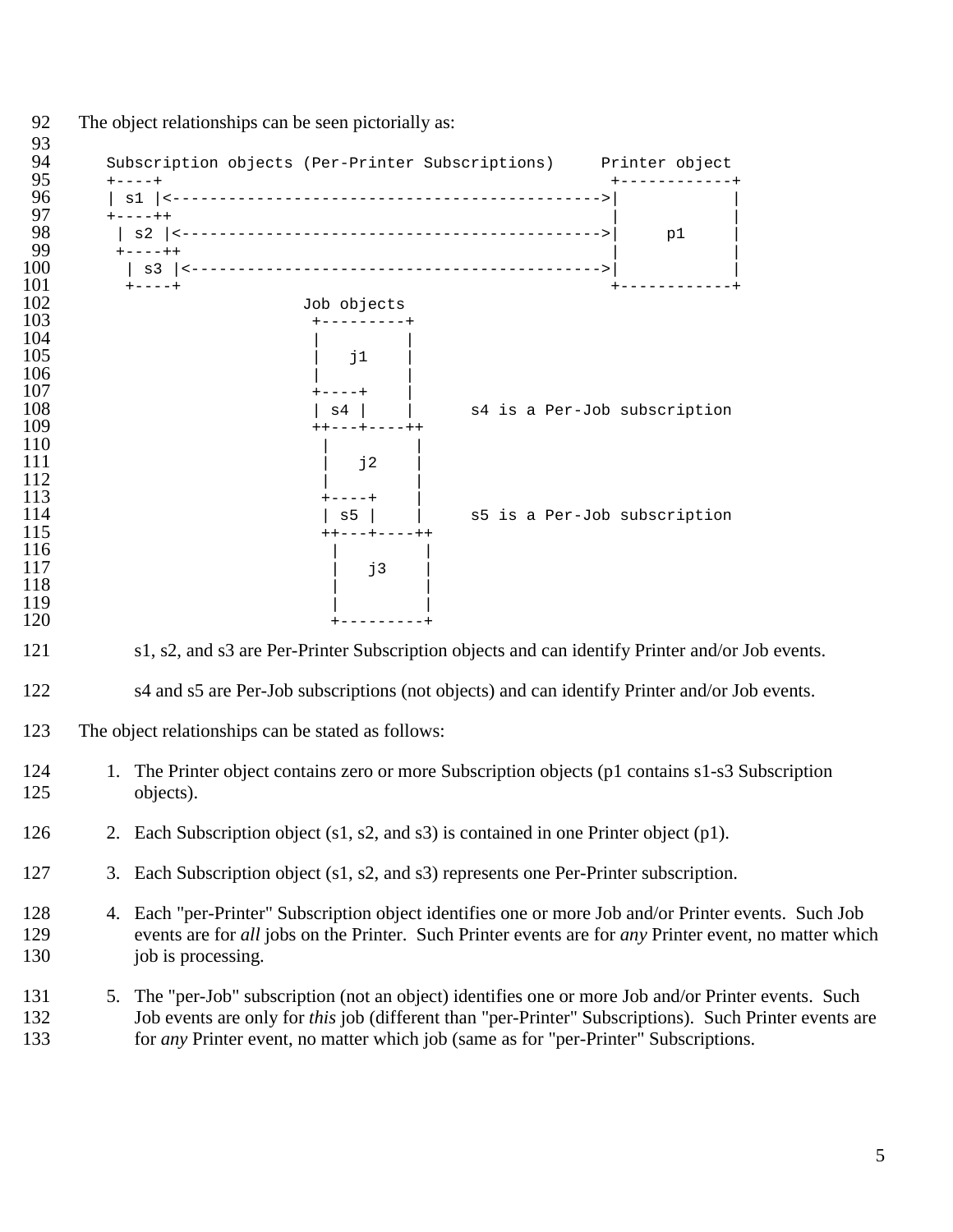- <span id="page-5-0"></span>134 6. A Job object contains zero or one Per-Job subscriptions (not an object)(Job j1 contains Per-Job 135 subscription s4 Job j2 contains Per-Job subscription s5, Job j3 does not contain a Per-Job 136 subscription.
- 137 7. A Subscription object cannot be contained in or associated with more than one Printer object

# 138 **4 Object attributes defined for Notification**

 The following notification attributes are defined for each of the Printer, Job, and (new, but OPTIONAL) Subscription objects. The explanations about some of the object attributes are collected here so that they can be referred to from the operations that set them. All Job, Printer, and Subscription object attributes are READ-ONLY, i.e., they MUST NOT be settable with the Set-Job-Attributes or Set-Printer-Attributes operations. Instead, all of them are set as a side effect of another operation or when an event notification is delivered. Attributes and objects not in the current, July 22, spec are labeled as "new":

| Job object attributes:                             | Printer  | READ-ONLY, set by:     |
|----------------------------------------------------|----------|------------------------|
|                                                    | support  |                        |
| notify-recipients (1setOf uri)                     |          | job creation operation |
| notify-events (1setOf type2 keyword)               |          | job creation operation |
| notify-user-data (octetString $(255)$ )            |          | job creation operation |
| notify-exclude-event-masks (1setOf octetString(8)) | $\Omega$ | job creation operation |

### 145 4.1.1 Job object attributes related to notification

146

| job-trigger-event (type2 keyword)                | Printer | Printer - event occurring |
|--------------------------------------------------|---------|---------------------------|
|                                                  | support |                           |
| job-trigger-message $(text(255))$                | R       | Printer - event occurring |
| job-trigger-time (integer(MIN:MAX))              | R       | Printer - event occurring |
| job-trigger-date-time (dateTime)                 |         | Printer - event occurring |
| previous-job-state (type1 enum)                  | R       | Printer - event occurring |
| job-state-reasons-added (1setOf type2 keyword)   | R       | Printer - event occurring |
| job-state-reasons-deleted (1setOf type2 keyword) | R       | Printer - event occurring |

- 147 Attribute Notes:
- 148 notify-user-data (octetString(255)) information being sent from the Subscriber to the Notification 149 Recipient(s). This information could identify the real recipient, in case the Notification Recipient is 150 a general recipient tool, such as Tool Talk or an Instant Message Service.
- 151 **ISSUE 1 is 255 octets too long for "notify-user-data (octetString(255))", since it also has to be sent** 152 **in the notification content?** How about 64 octets?
- 153 notify-exclude-event-masks (1setOf octetString(8)) an OPTIONAL per-recipient event mask whose 154 values are parallel to the "notify-recipients" attribute. Each 1 bit indicates that the corresponding 155 recipient is not to receive the 'i'-th event specified in the "notify-events" attribute. The first event in 156 "notify-events" is numbered '1' which corresponds to the first bit (Big Endian network order) of the 157 event mask octetString. If an implementation only supports n events, then the maximum number of 158 octets that an implementation need support for this attribute is not really 8 octets, but is n mod 8.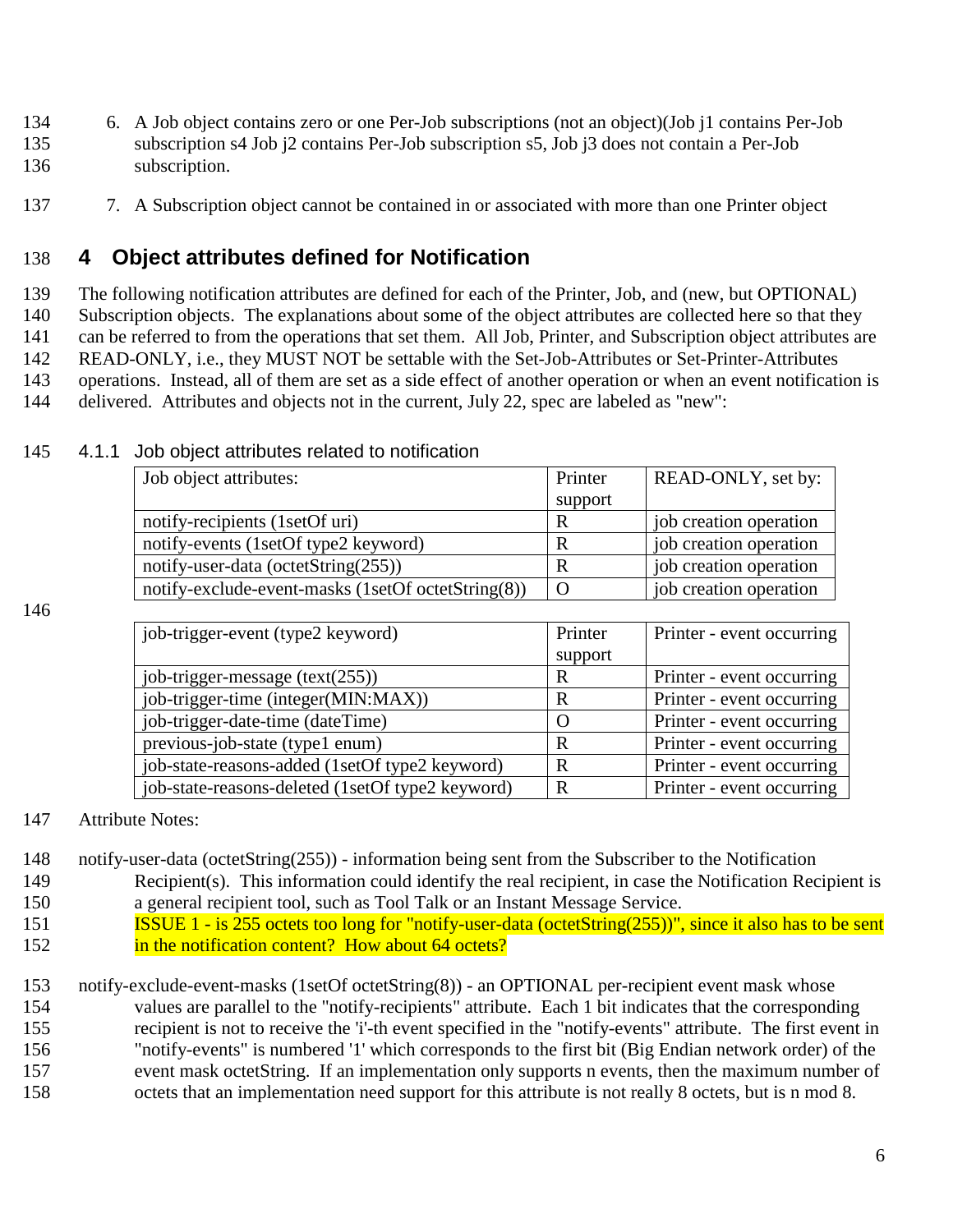- <span id="page-6-0"></span>159 ISSUE 2 - Should "notify-exclude-event-masks (1setOf octetString(8))" be REQUIRED if the 160 number of Notification Recipients supported in a Per-Job (or Per-Printer) Subscription in greater
- 161 than 1 (as specified in the Printer's "max-notification-recipients-supported" attribute)?
- 162 job-state-reasons-added (1setOf type2 keyword) and job-state-reasons-deleted (1setOf type2 keyword) 163 ISSUE 3 - why not just "previous-job-state-reasons" instead of "job-state-reasons-added" and "job-164 state-reasons-deleted" attributes as Job Description attributes?

### 165 4.1.2 Printer object attributes related to notification

| Printer object attributes:                             | Prin          | READ-ONLY, set by:           |
|--------------------------------------------------------|---------------|------------------------------|
|                                                        | ter           |                              |
|                                                        | sup           |                              |
|                                                        | port          |                              |
| notify-schemes-supported (1setOf uriScheme)            | R             | Administrator/implementation |
| max-notification-recipients-supported (integer(1:MAX)) | R             | Administrator/implementation |
| notify-events-default (1setOf type2 keyword)           | $\mathbf R$   | Administrator/implementation |
| notify-events-supported (1setOf type2 keyword)         | $\mathbf R$   | Administrator/implementation |
| max-events-supported (integer(5:MAX))                  | R             | Administrator/implementation |
| notify-lease-time-supported (rangeOfInteger(0:MAX))    | $\mathcal{C}$ | Administrator/implementation |
| notify-lease-time-default (integer(0:MAX))             | $\mathcal{C}$ | Administrator/implementation |
| max-printer-subscriptions-supported (integer(0:MAX))   | C             | Administrator/implementation |

- 166 Attribute Notes:
- 167 notify-schemes-supported (1setOf uriScheme) the schemes that are supported in Per-Job and Per-Printer 168 "notify-recipients" operation attributes.
- 169 max-notification-recipients-supported (integer(1:MAX)) the maximum number of Notification Recipients 170 that are supported in a Per-Job Subscription. If Per-Printer subscriptions are supported this same 171 number applies. An implementation MUST support at least 1.
- 172 max-events-supported (integer(5:MAX)) the maximum number of events that are supported in a Per-Job 173 Subscription. If Per-Printer subscriptions are supported this same number applies. An 174 implementation MUST support at least 5.
- 175 notify-lease-time-supported (rangeOfInteger(0:MAX)) the minimum and maximum lease times 176 supported. When the lease time expires for a Per-Printer Subscription without renewing, the Printer 177 MUST delete the Subscription object. A value of 0 indicates an infinite amount of time, i.e., no 178 lease. No lease MAY require authorization.
- 179 max-printer-subscriptions-supported (integer(0:MAX)) the maximum number of Per-Printer subscription 180 supported. 0 means there is no limit.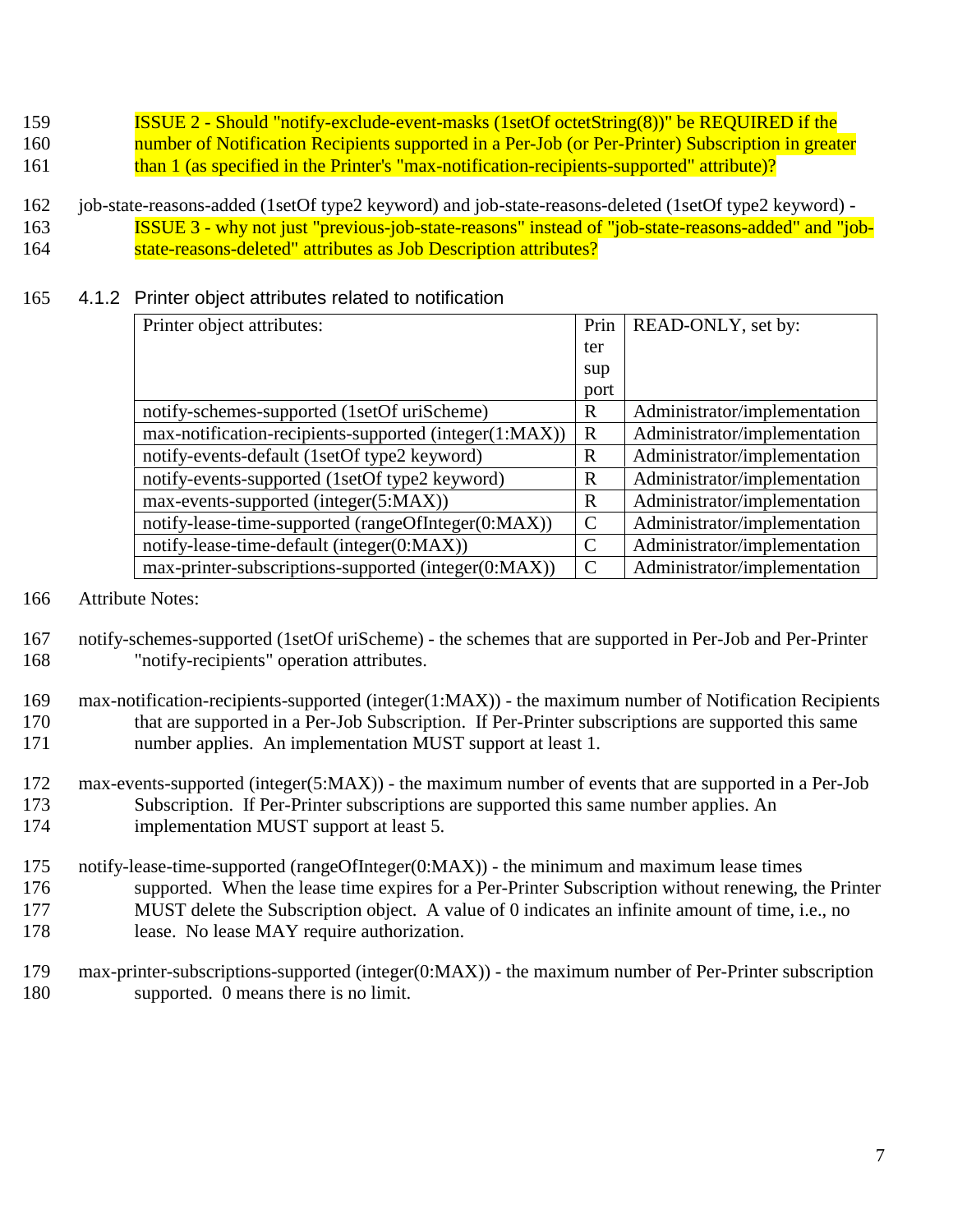|     | Subscription object attributes:                                                                           | Prin           | READ-ONLY, set by:                    |
|-----|-----------------------------------------------------------------------------------------------------------|----------------|---------------------------------------|
|     |                                                                                                           | ter            |                                       |
|     |                                                                                                           | sup            |                                       |
|     |                                                                                                           | port           |                                       |
|     | notify-recipients (1setOf uri)                                                                            | $\mathsf C$    | client - Create-Printer-Subscription  |
|     | notify-events (1setOf type2 keyword)                                                                      | $\mathbf C$    | client - Create-Printer-Subscription  |
|     | notify-user-data (octetString(255))                                                                       | $\mathbf C$    | client - Create-Printer-Subscription  |
|     | notify-exclude-event-mask (1setOf octetString(8))                                                         | $\overline{O}$ | client - Create-Printer-Subscription  |
|     | notify-lease-time (integer(0:MAX))                                                                        | $\mathbf C$    | client - Create-Printer-Subscription  |
|     |                                                                                                           |                |                                       |
|     |                                                                                                           |                |                                       |
| 182 |                                                                                                           |                |                                       |
|     | notify-lease-time-remaining (integer(0:MAX))                                                              | $\mathsf C$    | Printer - Create-Printer-Subscription |
|     | subscriber-user-name (name(MAX))                                                                          | $\mathsf{C}$   | Printer - Create-Printer-Subscription |
| 183 |                                                                                                           |                |                                       |
|     | most-recent-request-id (1setOf integer(0:MAX))                                                            | $\mathbf C$    | Printer - event occurring             |
|     | delivery-failure-count (integer(0:MAX))                                                                   | $\overline{C}$ | Printer - event occurring             |
|     |                                                                                                           |                |                                       |
| 184 | <b>Attribute Notes:</b>                                                                                   |                |                                       |
| 185 | "notify-user-data" (octetString(255)) - same as the "notify-user-data" Job Description attribute.         |                |                                       |
| 186 | "notify-exclude-event-mask" (1setOf octetString(8)) - same as the "notify-exclude-event-mask" Job         |                |                                       |
| 187 |                                                                                                           |                |                                       |
|     | Description attribute.                                                                                    |                |                                       |
| 188 | "notify-lease-time" - the number of seconds granted for the subscription. It is used to restore the       |                |                                       |
| 189 | subscription on the Restart-Job and Reprocess-Job operations. A 0 value indicates infinite time.          |                |                                       |
|     |                                                                                                           |                |                                       |
| 190 | "notify-lease-time-remaining" - the number of seconds remaining in the lease. When the Printer counts the |                |                                       |
| 191 | value down to 0, the Printer MUST delete the Per-Printer Subscription object. A client is able to         |                |                                       |
| 192 | extend a lease using the Renew-Printer-Subscription operation (see section 8.4). Internally, the          |                |                                       |
| 193 | implementation may have a more absolute representation of when the least expires, but this relative       |                |                                       |
| 194 | value is returned to help the client know how much more time is remaining in the lease. A value of        |                |                                       |
|     |                                                                                                           |                |                                       |
| 195 | 0 indicates an infinite name, if such a policy is supported as indicated in the "notify-lease-time-       |                |                                       |
| 196 | supported (integer(0:MAX)) Printer Description attribute.                                                 |                |                                       |
|     |                                                                                                           |                |                                       |
| 197 | "subscriber-user-name (name(MAX)) - the printable name of the most authenticated user that created the    |                |                                       |
| 198 | Per-Printer Subscription (analogous to "job-originating-user-name" for Job objects).                      |                |                                       |
| 199 | "most-recent-request-id" (1setOf integer(0:MAX)) - the request-id that was delivered in the most recent   |                |                                       |
| 200 | notification for the subscription for the recipient in the corresponding parallel "notify-recipients"     |                |                                       |
|     |                                                                                                           |                |                                       |
| 201 | (1set Of uri) attribute. The reason to have a separate request-id for each recipient is so that when      |                |                                       |
| 202 | more than one Notification Recipient is specified in a subscription, each recipient will have its own     |                |                                       |
| 203 | monotonically increasing set of request-ids, i.e., no gaps, in order to be able to detect a missing       |                |                                       |
| 204 | notification. If an implementation doesn't support more than one Notification Recipient then this         |                |                                       |
| 205 | attribute only has one value as well.                                                                     |                |                                       |

# <span id="page-7-0"></span>4.1.3 Subscription object attributes (new and OPTIONAL)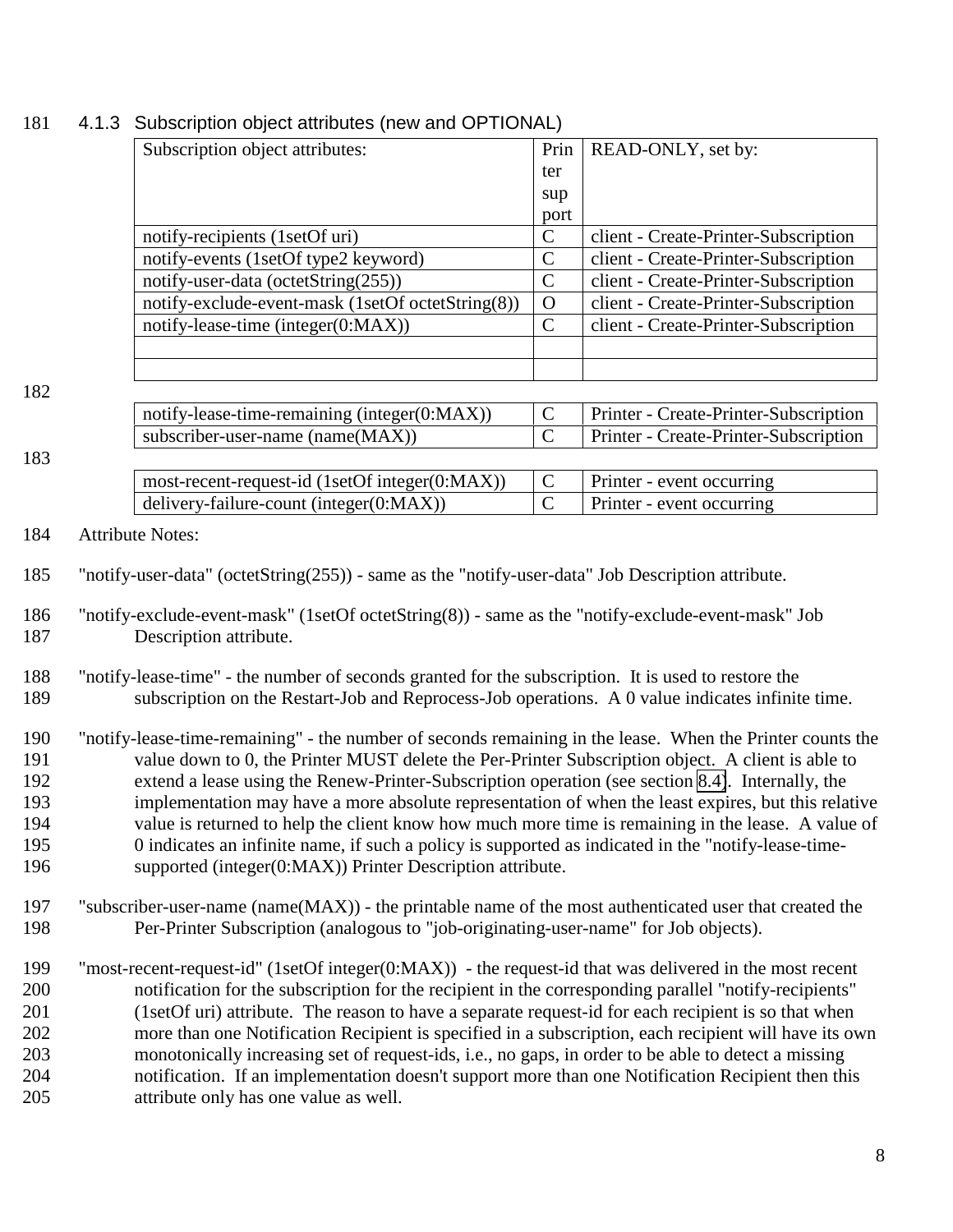- <span id="page-8-0"></span>"delivery-failure-count" (integer(0:MAX)) - the number of transport delivery failures in delivering a
- notification to any of the "notify-recipients" using the transport indicated. Note: for the current
- delivery methods envisioned (see Notification Requirements [ipp-req], Notification Recipients do
- not respond to the Notification Source, so this count is not the number of unacknowledged notifications.

# **5 Events**

Events are defined to be non-overlapping. So for example, 'job-state-changed' doesn't include creating the

- job or completing the job. This reduces the need to batch events together, since events tends to happen at
- different times by definition.
- Both Job and/or Printer events may be specified for Per-Job or Per-Printer subscriptions:
- Job events in a Per-Job subscription indicate Job events for *this* job only
- Job events in a Per-Printer subscription indicates Job events for *all* jobs
- Printer events in a Per-Job subscription indicate Printer events for *any* job
- Printer events in a Per-Job subscription indicate Printer events for *any* job
- **ISSUE 4 Should we disambiguate the 'job-xxx' events and double the number by renaming to 'my-**
- 221 job-xxx' and 'all-job-xxx' events for use in both Per-Job and Per-Printer subscriptions?

## *5.1 Job events*

- '**none**': REQUIRED no notifications of any events
- ISSUE 5 Add a 'job-announce' event which is sent to the Notification Recipient(s) when the 225 subscription is accepted to prepare/warn them?
- '**job-created**': REQUIRED the Printer object has accepted Create-Job, Print-Job, or Print-URI.
- '**job-completed**': REQUIRED the job has reached 'completed**',** 'aborted', or 'canceled'.
- '**job-state-changed**': REQUIRED any job state or state-reason changed, except when the job is created or when the job moves to 'completed', 'aborted', or 'canceled'.
- '**job-config-changed**' "job-message-from-operator" or any of the non-READ-ONLY Job attributes changed, typically through the Set-Job-Attributes operation.
- '**job-purged**' Job-Purged operation on a 'non-completed' job.
- 

'**job-progress**' - sheet or copy completed. See separate [ipp-prog] spec.

## *5.2 Printer events*

- **'none'** REQUIRED no notification of any events
- ISSUE 6 Add a 'printer-announce' event which is sent to the Notification Recipient(s) when the **Subscription is accepted to prepare/warn them?**
- **'printer-restarted'** device powered up or Restart-Printer operation is performed (see [ipp-adm]).
- **'printer-shutdown'**  device is being powered down or the Shutdown-Printer operation [ipp-adm]). **'printer-state-changed'** - REQUIRED - "printer-state", "printer-state-reasons", and/or "printer-is-
- accepting-jobs" attributes changed, except when the Printer starts up or is shutdown.
- **'printer-media-changed'** when the media loaded ("media-ready") on a printer has been changed.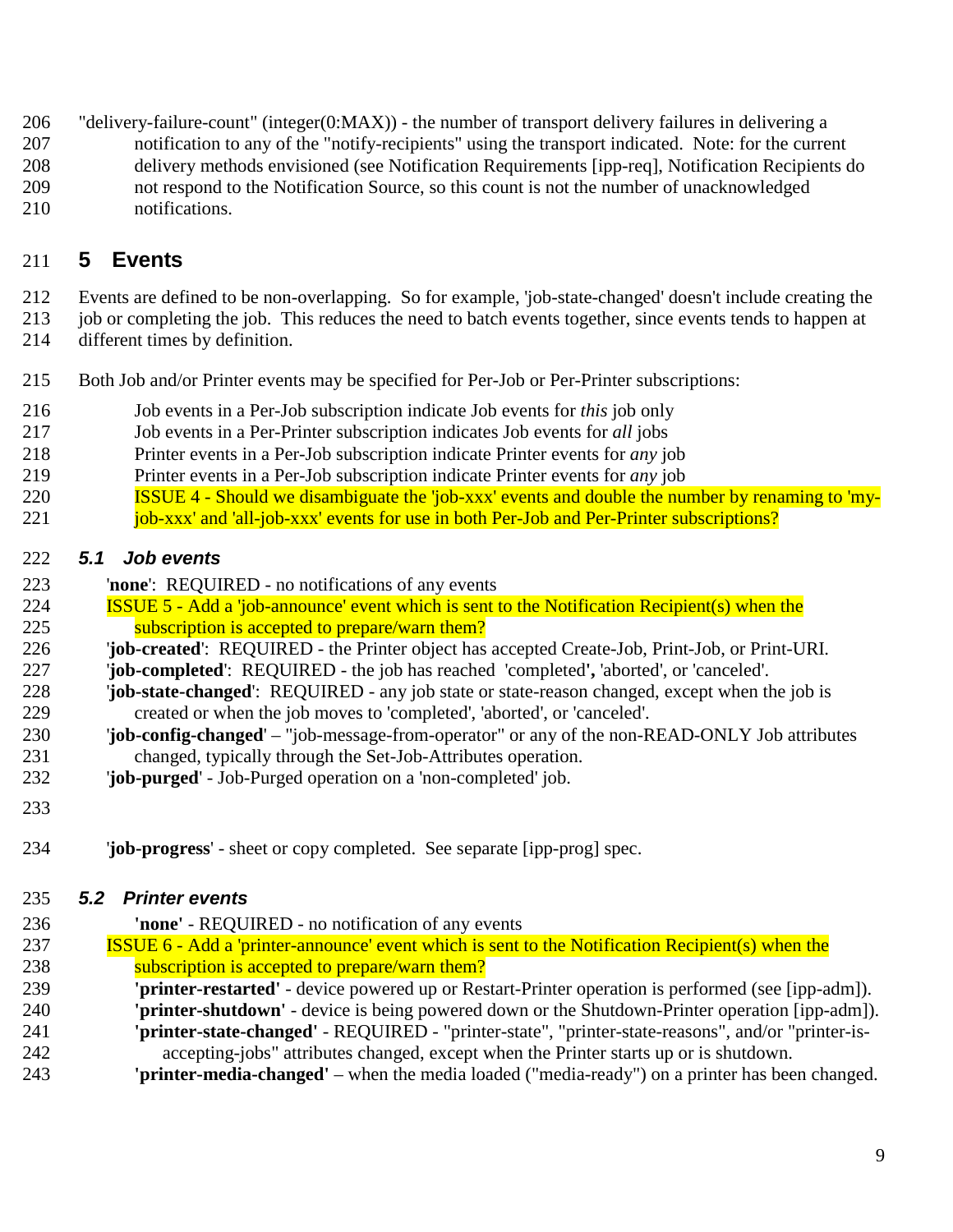- <span id="page-9-0"></span> **'printer-config-changed'** – "printer-message-from-operator" or any non-READ-ONLY Printer attributes changed, except for "media-ready" (which has its own event), whether through the Set-Printer-Attributes operation or by other means and whether initiated by a human or not.
- **'printer-no-longer-full'** Printer may still be printing but has acquired more buffer space to accept 248 iobs. This event only occurs when the Printer did not have room to accept jobs previously and rejected a Print-Job, Print-URI, Create-Job, Send-Document, or Send-URI operation from any client (desktop or Server).
- **'printer-almost-idle'** Printer needs another Job in order to stay busy. Typically sent to a Server 252 that has subscribed.

# **6 Notification Content**

 ISSUE 7 - How is the User Friendly notification represented, such as is used with the 'mailto:' notification 255 delivery scheme? What parts gets translated into the Natural Language of the subscriber (presumed to be 256 the same as the recipient), besides the "job-trigger-message" and "printer-trigger-message"? The idea of 257 using multipart/report has problems going through firewalls because of attachments, so maybe we need a single text message that can be read by humans, and still be parsed by programs for some of the (un-259 translated) keywords attribute names. Perhaps, the trigger-message contains user friendly stuff like job-260 name, printer-name, and the translated job-state and state-reasons values and the rest of the message is a 261 series of lines of the form:

### 262 keyword: text

 where 'keyword' is the un-translated (i.e, U.S. English) attribute keyword name and the text is the 264 representation of the attribute values. Which attributes would be required beside the "job-trigger-message" 265 and "printer-trigger-message"?

- The notification content is the same for the current and new models. All attributes indicated are
- REQUIRED for *all* events, unless inside [ ] or the comment indicates otherwise:

## *6.1 Job Event Notification content*

 The following notification content is sent for both Per-Job and Per-Printer Subscriptions when a Job event occurs (see section [5.1](#page-8-0) for Job events):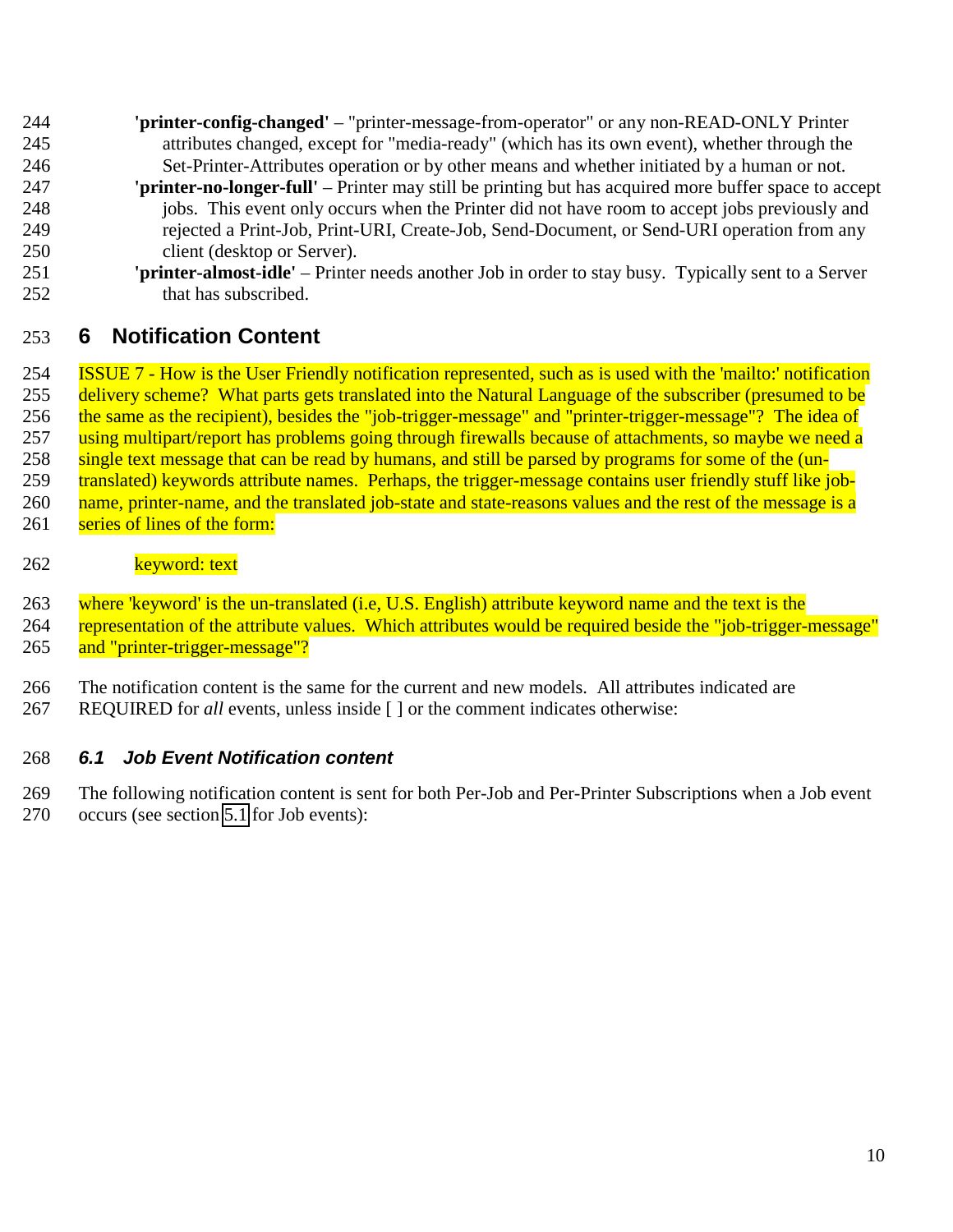<span id="page-10-0"></span>

| 271 | <b>ISSUE 8 - Most transports only allow 500 to 1000 octets in a packet we have too much stuff.</b>              |                                |  |
|-----|-----------------------------------------------------------------------------------------------------------------|--------------------------------|--|
| 272 | version-number (integer $(0.32767)$ )                                                                           |                                |  |
| 273 | status-code (integer $(0.32767)$ ) - with the value: basic-job-event $(600)$                                    |                                |  |
| 274 | request-id (integer (1:MAX)) - used as notification delivery sequence number for each recipient                 |                                |  |
| 275 | job-printer-uri (uri)                                                                                           |                                |  |
| 276 | job-id (integer(1:MAX))                                                                                         |                                |  |
| 277 | job-trigger-event (type2 keyword)                                                                               |                                |  |
| 278 | $[job-trigger-message (text(255))]$                                                                             |                                |  |
| 279 | <b>ISSUE 9</b> - is 255 too long for "job-trigger-message (text( $255$ ))", since it also has to be sent in the |                                |  |
| 280 | notification content?                                                                                           |                                |  |
| 281 | ISSUE 10 - How to include user friendly data, like job-name, job-owner, printer-name, date, time,               |                                |  |
| 282 | and event name in a Job event notification?                                                                     |                                |  |
| 283 | <b>ISSUE 11 - Should we REQUIRE the "printer-trigger-message" to contain the user friendly data</b>             |                                |  |
| 284 | localized information about this event, namely: like job-name, job-owner, printer-name, date, time,             |                                |  |
| 285 | and event name and REQUIRE "printer-trigger-message"?                                                           |                                |  |
| 286 | job-trigger-time (integer(1:MAX))                                                                               |                                |  |
| 287 | [job-trigger-date-time (dateTime)]                                                                              |                                |  |
| 288 | job-state (type1 enum)                                                                                          |                                |  |
| 289 | previous-job-state (type1 enum)                                                                                 | not for 'job-completed' event  |  |
| 290 | job-state-reasons (1setOf type2 keyword)                                                                        |                                |  |
| 291 | job-state-reasons-added (1setOf type2 keyword)                                                                  | not for 'job-completed' event  |  |
| 292 | job-state-reasons-deleted (1setOf type2 keyword)                                                                | not for 'job-completed' event  |  |
| 293 | ISSUE 12 - in a Job notification why not just "previous-job-state-reasons" instead of "job-state-               |                                |  |
| 294 | reasons-added" and "job-state-reasons-deleted"?                                                                 |                                |  |
| 295 | [job-impressions-completed (integer(0:MAX))]                                                                    | only for 'job-completed' event |  |
| 296 | [job-media-sheets-completed (integer(0:MAX))]                                                                   | only for 'job-completed' event |  |
| 297 | job-collation-type (type2 enum)                                                                                 | only for 'job-progress' event  |  |
| 298 | sheet-completed-copy-number (integer(-2:MAX))                                                                   | only for 'job-progress' event  |  |
| 299 | sheet-completed-document-number(integer(-2:MAX))                                                                | only for 'job-progress' event  |  |
| 300 | impressions-interpreted (integer(-2:MAX))                                                                       | only for 'job-progress' event  |  |
| 301 | impressions-completed-current-copy (integer(-2:MAX))                                                            | only for 'job-progress' event  |  |
| 302 | [subscription-id (integer(1:MAX))]                                                                              | MUST if from a Per-Printer     |  |
| 303 | subscription                                                                                                    |                                |  |

# 304 *6.2 Printer Event Notification content:*

305 The following notification content is sent for both Per-Job and Per-Printer Subscriptions when a Job event 306 occurs (see section [5.2](#page-8-0) for Printer events):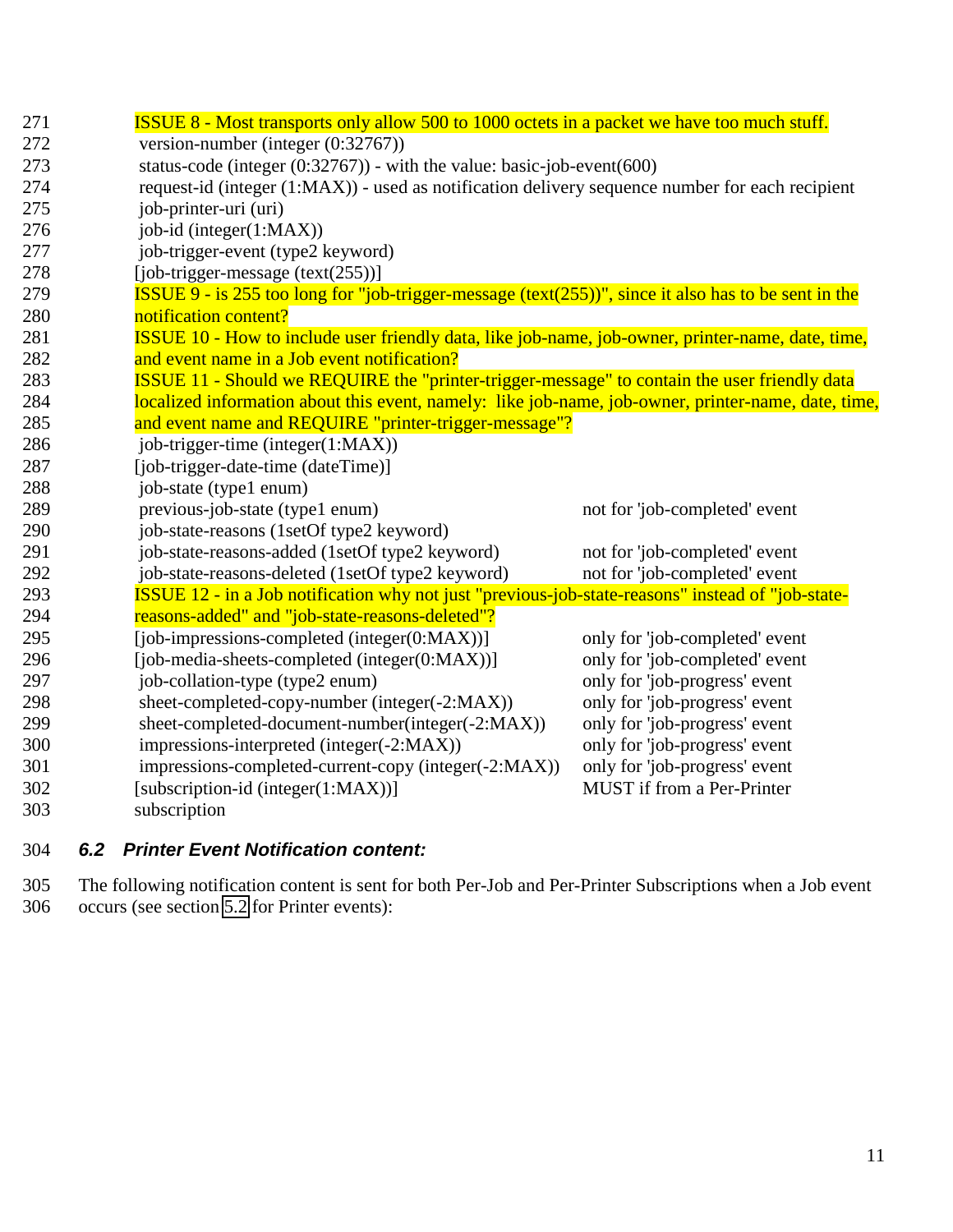<span id="page-11-0"></span>

| 307 | <b>ISSUE 13 - Most transports only allow 500 to 1000 octets in a packet so we have too much stuff</b>            |
|-----|------------------------------------------------------------------------------------------------------------------|
| 308 | here.                                                                                                            |
| 309 | version-number (integer (0:32767))                                                                               |
| 310 | status-code (integer $(0:32767)$ ) - with the value: basic-job-event(601)                                        |
| 311 | request-id (integer (1:MAX)) - used as notification delivery sequence number for each recipient                  |
| 312 | printer-uri (uri)                                                                                                |
| 313 | printer-trigger-event (type2 keyword)                                                                            |
| 314 | [printer-trigger-message (text(255))]                                                                            |
| 315 | <b>ISSUE</b> 14 - is 255 too long for "printer-trigger-message (text( $255$ ))", since it also has to be sent in |
| 316 | the notification content?                                                                                        |
| 317 | <b>ISSUE 15 - How to include user friendly data, like printer-name, date, time, and event name in a</b>          |
| 318 | <b>Printer event notification?</b>                                                                               |
| 319 | <b>ISSUE 16 - Should we REQUIRE the "printer-trigger-message" to contain the user friendly data</b>              |
| 320 | localized information about this event, namely: printer-name, date, time, and event name and                     |
| 321 | REQUIRE "printer-trigger-message"?                                                                               |
| 322 | printer-trigger-time (integer(1:MAX))                                                                            |
| 323 | [printer-trigger-date-time (dateTime)]                                                                           |
| 324 | printer-state (type1 enum)                                                                                       |
| 325 | previous-printer-state (type1 enum)                                                                              |
| 326 | printer-state-reasons (1setOf type2 keyword)                                                                     |
| 327 | printer-state-reasons-added (1setOf type2 keyword)                                                               |
| 328 | printer-state-reasons-deleted (1setOf type2 keyword)                                                             |
| 329 | ISSUE 17 - in a Printer notification why not just "previous-printer-state-reasons" instead of "printer-          |
| 330 | state-reasons-added" and "printer-state-reasons-deleted"?                                                        |
| 331 | [subscription-id (integer(1:MAX))]<br><b>MUST</b> if from a Per-Printer                                          |
| 332 | subscription                                                                                                     |
| 333 |                                                                                                                  |
|     |                                                                                                                  |

# 334 **7 REQUIRED Per-Job Subscription mechanism**

335 This section lists the REQUIRED operation requests and response that have some relation to notification,

336 i.e., that are related to Per-Job subscription. Section [8](#page-12-0) lists the OPTIONAL operation requests and

337 responses associated with the OPTIONAL Per-Printer subscription and its Subscription object.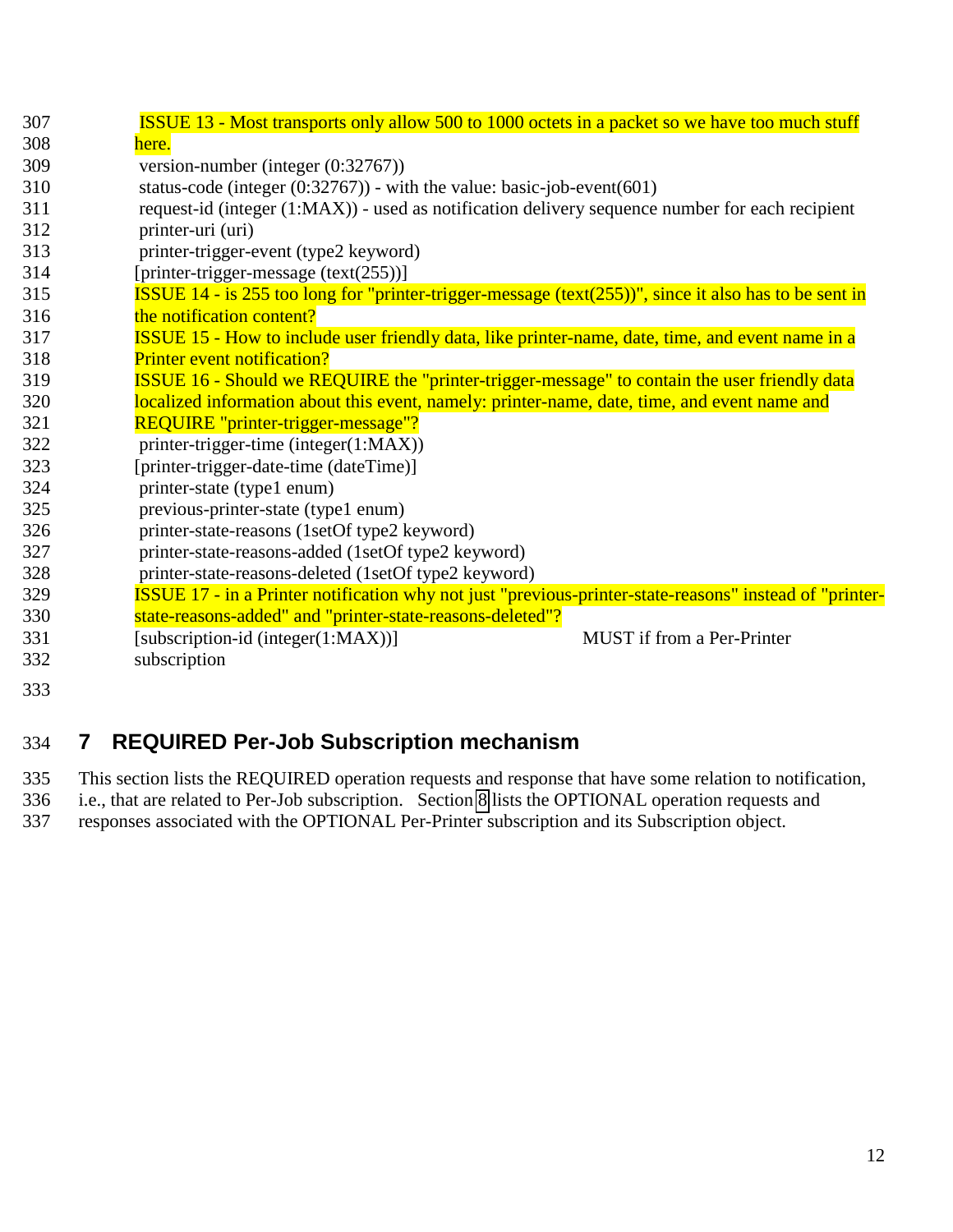## <span id="page-12-0"></span>*7.1 Job Creation Operations (Create-Job, Print-Job, Print-URI) and Validate-Job*

 As in the current notification spec (July 22, 1999), the usual method for a client to associate one subscription with a Job is to specify the subscription when the job is created. For a Per-Job Subscription, the client supplies the following notification operation attributes with any of the job creation operations (Create-Job, Print-Job, Print-URI), plus Validate-Job (which doesn't create a job or subscription):

- 343 notify-recipients (1setOf uri) REQUIRED to support
- 344 [notify-events (1setOf type2 keyword)] REQUIRED to support
- 345 [notify-user-data (octetString(255))] REQUIRED to support
- 346 [notify-exclude-event-mask (octetString(8))] OPTIONAL to support

### *7.2 Get-Printer-Attributes operation*

 The Get-Printer-Attributes can be used to request the additional Printer Description attributes that indicate the notification supported. See section [4.1.2.](#page-6-0)

### *7.3 Get-Job-Attributes operation*

 The Get-Job-Attributes can be used to request the additional Job Description attributes that relate to notification. See section [4.1.1.](#page-5-0)

# **8 OPTIONAL Per-Printer Subscriptions and the Subscription object**

 This section lists the operation requests and responses that MUST be supported if the OPTIONAL Per- Printer Subscriptions are supported which REQUIRES that the Subscription object be supported and vice versa.

## *8.1 Create-Printer-Subscription operation*

The Create-Printer-Subscription operation creates a Per-Printer subscription by creating a Per-Printer

Subscription object which is added to the Printer object.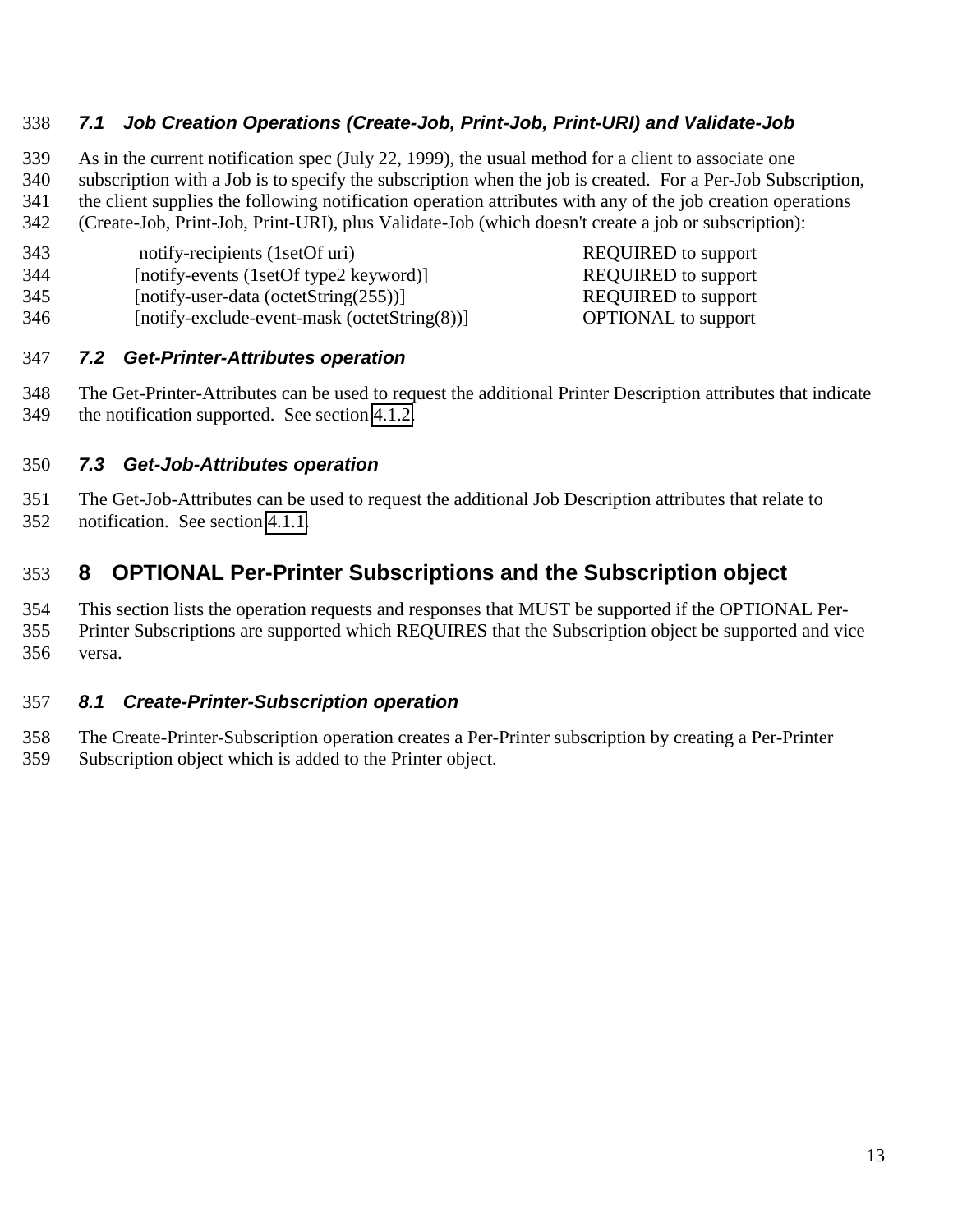#### <span id="page-13-0"></span>360 Request:

| Group 1: Operation Attributes                         | Printer support    |
|-------------------------------------------------------|--------------------|
| "attributes-charset" (charset)                        | R                  |
| "attributes-natural-language" (naturalLanguage)       | R                  |
| "printer-uri" (uri)                                   | R                  |
| ["requesting-user-name" (name(MAX))]                  | <b>RECOMMENDED</b> |
| "notify-recipients" (1setOf uri)                      | R                  |
| ["notify-events" (1setOf type2 keyword)]              | R                  |
| ["notify-user-data" (octetString(255))]               | R                  |
| ["notify-exclude-event-mask" (1setOf octetString(8))] | $\left( \right)$   |
| ["notify-lease-time" (integer(0:MAX))]                | $\mathbf R$        |
|                                                       |                    |
|                                                       |                    |

#### 361 Response:

| Group 1: Operation Attributes<br><b>Printer Support</b> |   |  |  |
|---------------------------------------------------------|---|--|--|
| "status-code" (type2 enum)                              | R |  |  |
| "attributes-charset" (charset)                          | R |  |  |
| "attributes-natural-language" (naturalLanguage          | R |  |  |
| ["status-message" $(text(255))]$                        |   |  |  |
| ["detailed-status-message" (text(MAX))                  |   |  |  |
| "subscription-id" (integer $(1:MAX)$ )                  | R |  |  |
| "notify-lease-time" (integer(0:MAX))                    | R |  |  |
| "notify-lease-time-remaining" (integer(0:MAX))          | R |  |  |
| Group 2: Unsupported Attributes<br>R                    |   |  |  |

362 Notes: A "notify-lease-time" and "notify-lease-time-remaining" of 0 means infinite, i.e., the Per-Printer 363 Subscription has no lease. Supplying a 0 value MAY require authentication in order to be used when 364 supported at all..

365 The Printer object MUST return the "notify-lease-time" actually granted which may be less than the

366 requester requested if it was greater than the MAX supported or more than the requester requested if it was 367 less than the MIN supported, as indicated in the Printer's "lease-time-supported" (rangeOfInteger(0:MAX)) 368 attribute.

369 The Printer object MUST return the "notify-lease-time-remaining" which is the number of seconds 370 remaining in the lease.

### 371 *8.2 Get-Printer-Subscription-Attributes operation*

372 The Get-Printer-Subscription-Attributes returns the requested attributes of the identified Per-Printer

373 Subscription object. See section [4.1.3.](#page-7-0)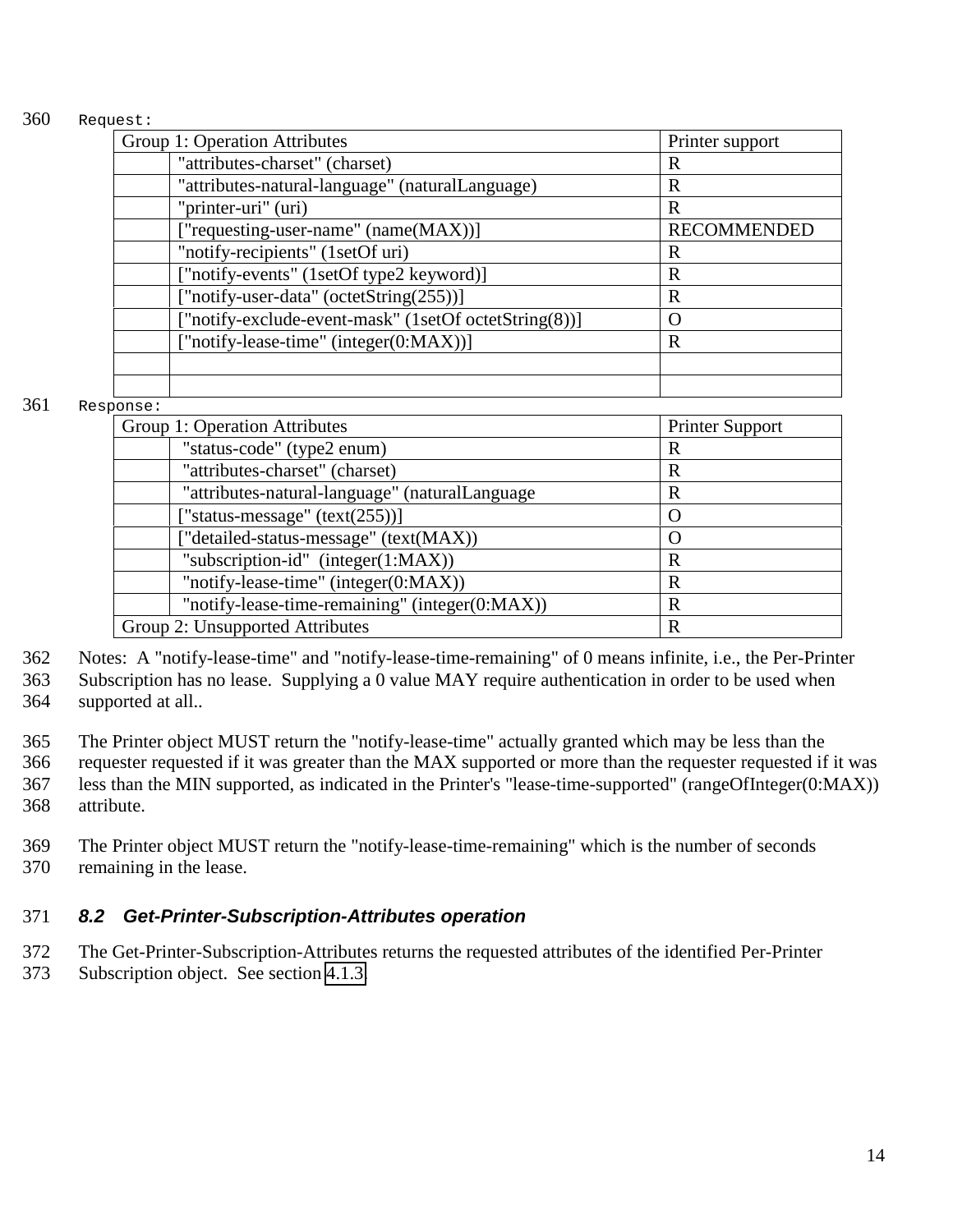#### <span id="page-14-0"></span>374 Request:

| Group 1: Operation Attributes                   | Printer support    |
|-------------------------------------------------|--------------------|
| "attributes-charset"                            | R                  |
| "attributes-natural-language"                   | R                  |
| "printer-uri" (uri)                             | R                  |
|                                                 |                    |
| ["requesting-user-name" (name(MAX))]            | <b>RECOMMENDED</b> |
| "subscription-id" $(integer(1:MAX))$            | R                  |
| ["requested-attributes" (1setOf type2 keyword)] | R                  |

#### 375 Response:

| Group 1: Operation Attributes                                                   | Printer support |  |
|---------------------------------------------------------------------------------|-----------------|--|
| "status-code" (type2 enum)                                                      | R               |  |
| ["status-message" $(text(255))]$                                                |                 |  |
| ["detailed-status-message (text(MAX))]                                          |                 |  |
| "attributes-charset"                                                            | R               |  |
| "attributes-natural-language"                                                   | R               |  |
| Group 2: Unsupported Attributes<br>R                                            |                 |  |
| Group 3: <the attributes="" object="" requested="" subscription=""><br/>R</the> |                 |  |

376 This operation is similar to the Get-Printer-Attributes operation. If the client omits the "requested-

377 attributes" operation attribute, the Printer MUST respond as if the client had supplied the 'all' value, i.e.,

378 return all of the attributes supported for the Subscription object.

379

## 380 *8.3 Get-Printer-Subscriptions operation*

381 The Get-Printer-Subscriptions operation returns Per-Printer subscriptions, i.e., Subscription objects.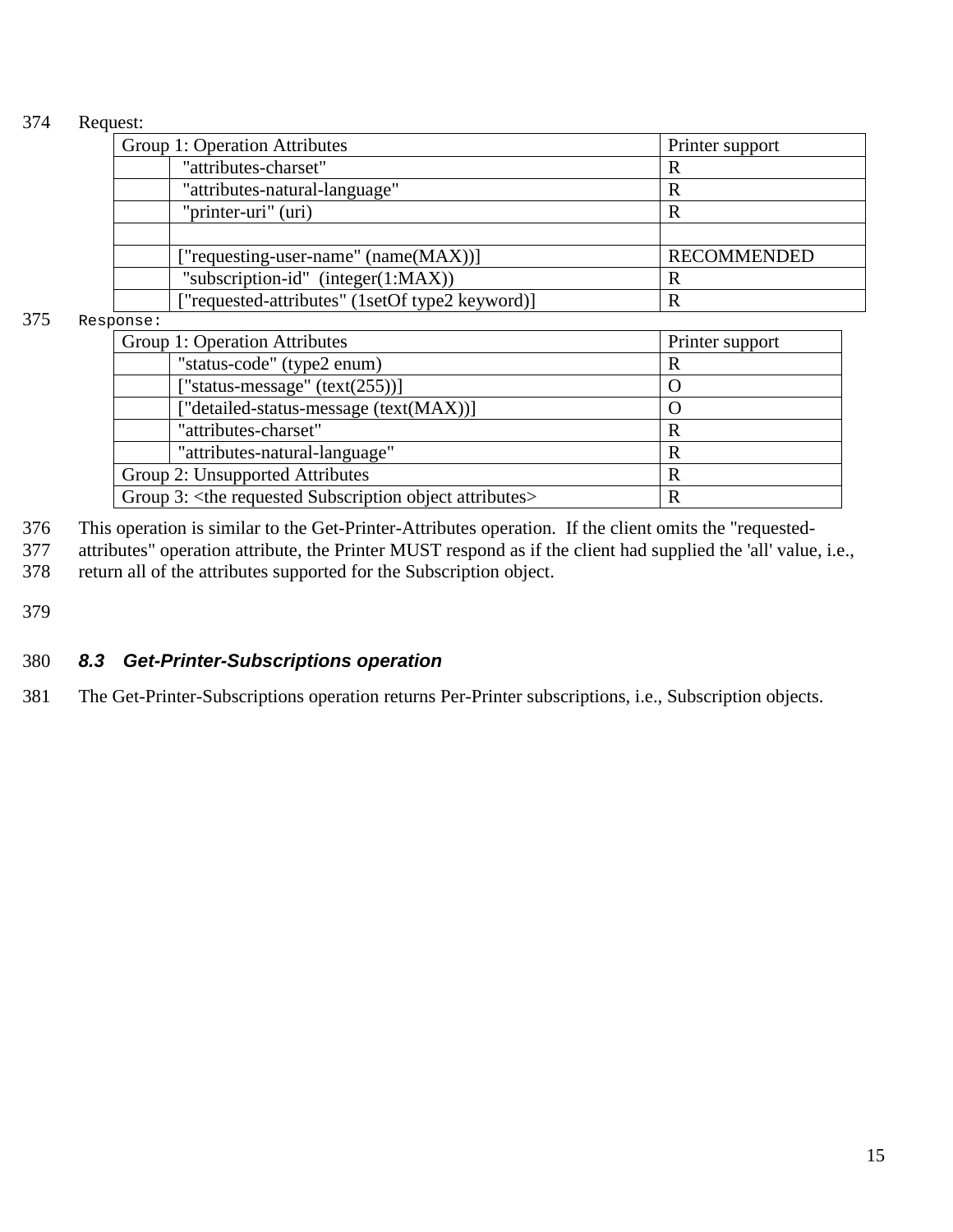#### 382 Request:

|     | Group 1: Operation Attributes                   | Printer support    |
|-----|-------------------------------------------------|--------------------|
|     | "attributes-charset"                            | R                  |
|     | "attributes-natural-language"                   | $\mathbb{R}$       |
|     | "printer-uri" (uri)                             | $\mathbb{R}$       |
|     |                                                 |                    |
|     | ["requesting-user-name" (name(MAX))]            | <b>RECOMMENDED</b> |
|     | ["limit" (integer(1:MAX))]                      | $\mathbf R$        |
|     | ["requested-attributes" (1setOf type2 keyword)] | R                  |
|     | ["my-subscriptions" (boolean)]                  | $\mathbf R$        |
| 383 | Response:                                       |                    |
|     | Group 1: Operation Attributes                   | Printer support    |
|     | "status-code" (type2 enum)                      | $\mathbb{R}$       |
|     | "attributes-charset"                            | $\mathbb{R}$       |
|     | "attributes-natural-language"                   | $\mathbb{R}$       |
|     | ["status-message" (text)]                       | $\left( \right)$   |
|     | ["detailed-status-message" (text(MAX))]         | O                  |

| ["detailed-status-message" (text(MAX))]                                                             |  |
|-----------------------------------------------------------------------------------------------------|--|
|                                                                                                     |  |
| Group 2: Unsupported Attributes                                                                     |  |
| Group 3 to N: <the attributes="" each<="" for="" requested="" subscription="" td=""><td></td></the> |  |
| Subscription object in a separate group>                                                            |  |

384

385 Notes: This operation is similar to the Get-Jobs operation. If the client wants any attributes returned,

386 including the "subscription-id", it must include the attribute keyword name in the "requested-attributes"

387 operation attribute. If the "requested-attributes operation attribute is omitted, the Printer MUST respond as if the client supplied the value: 'subscription-id'.

if the client supplied the value: 'subscription-id'.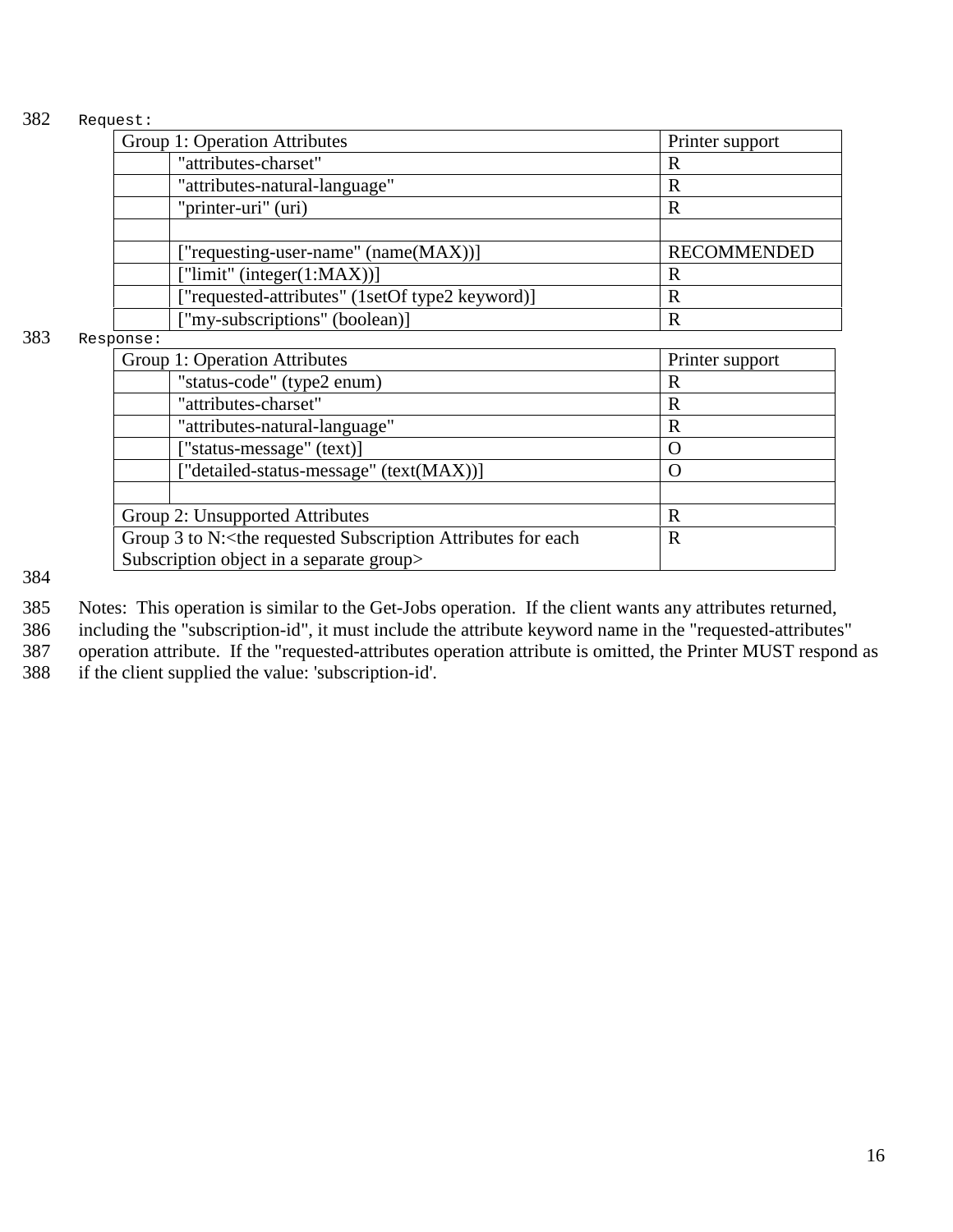#### <span id="page-16-0"></span>389 *8.4 Renew-Printer-Subscription operation*

#### 390 Request:

| Group 1: Operation Attributes        | Printer support    |
|--------------------------------------|--------------------|
| "attributes-charset"                 | R                  |
| "attributes-natural-language"        |                    |
| "printer-uri" (uri)                  | R                  |
| "requesting-user-name" (name(MAX))   | <b>RECOMMENDED</b> |
| "subscription-id" (integer(1:MAX))   | R                  |
| "notify-lease-time" (integer(0:MAX)) |                    |

#### 391 Response:

| ulioc .                                          |   |  |
|--------------------------------------------------|---|--|
| Group 1: Operation Attributes<br>Printer support |   |  |
| "status-code" (type2 enum)                       | R |  |
| "attributes-charset"                             | R |  |
| "attributes-natural-language"                    | R |  |
| ["status-message" $(text(255))]$                 |   |  |
| ["detailed-status-message" (text(MAX))]          |   |  |
| "notify-lease-time" (integer(0:MAX))             | R |  |
| "notify-lease-time-remaining" (integer(0:MAX))   | R |  |
| Group 2: Unsupported Attributes                  | R |  |
|                                                  |   |  |

 Notes: The Printer object MUST return the "notify-lease-time" actually granted which may be less than the requester requested if it was greater than the MAX supported or more than the requester requested if it was less than the MIN supported, as indicated in the Printer's "lease-time-supported" (rangeOfInteger(0:MAX)) attribute.

396 The Printer object MUST return the "notify-lease-time-remaining" which is the number of seconds 397 remaining in the lease.

398 Note: There is no need to renew a Per-Job Subscription, since it is effectively the time that the Job has 399 documents.